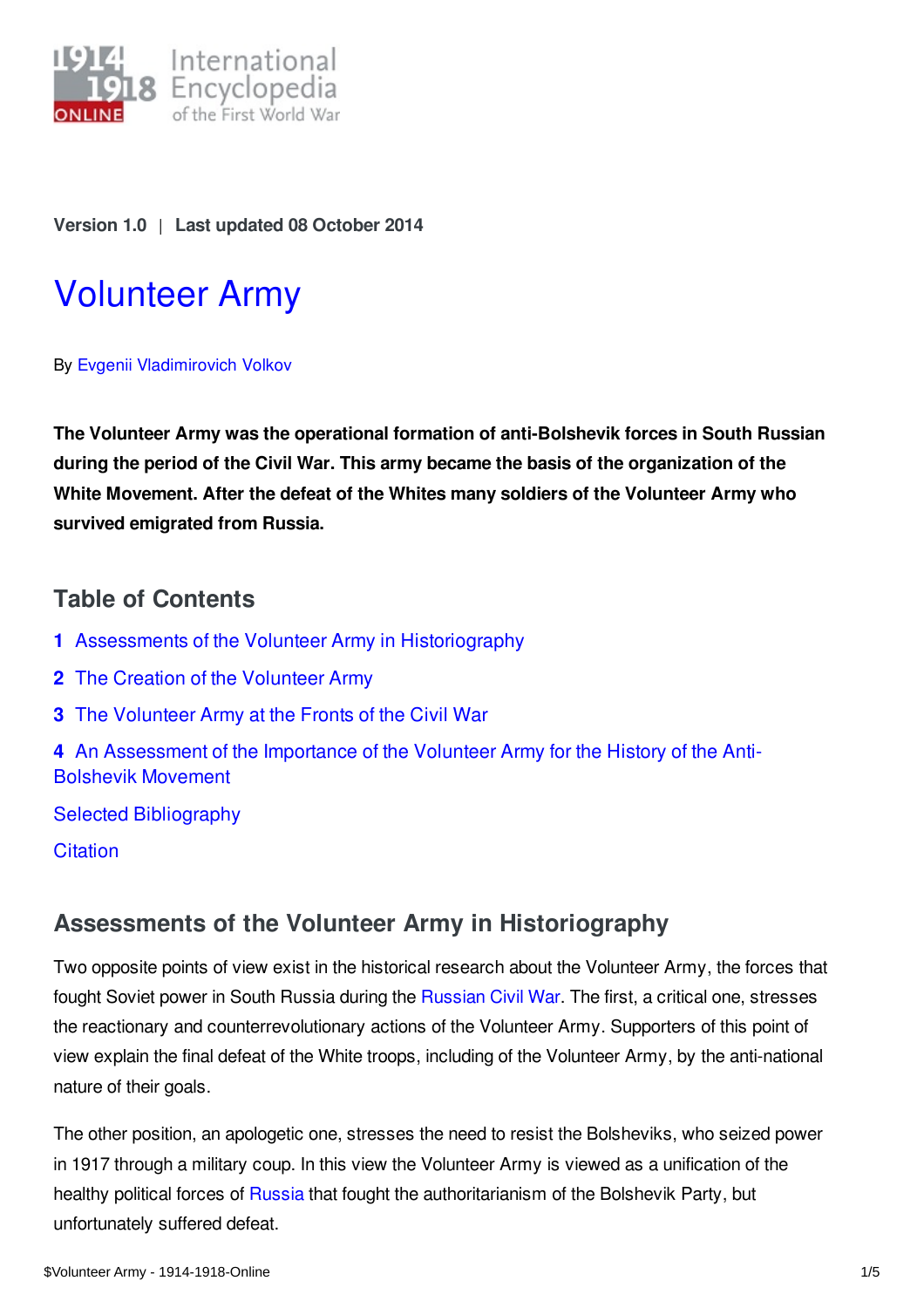## <span id="page-1-0"></span>**The Creation of the Volunteer Army**

The first formations of the Volunteer Army were created in Novocherkassk, the capital of the Don Cossack Oblast', and were based on the Alekseev officers' organization. The first volunteers who arrived with General Mikhail Vasilievich Alekseev [\(1857-1918\)](/index/names/121202860) at the beginning of November 1917 settled in Infirmary Nº 2 (39 Barochnaia Street). The Composite Officers Company was formed on 4 November. The volunteers who joined the Alekseev organization signed a four-month obligation, but the contract was subsequently extended as the Civil War escalated. The main backbone was composed primarily of officers and cadets who had fought in the First World War and young students.

Initially volunteers received no salaries, only rations. This, however, soon changed. Thus, officers were initially paid 100 rubles a month, and in March 1918, their monthly pay was increased to 270 rubles. In the first months, about seventy-five to eighty new volunteers joined the ranks of the future army each day. By the middle of November the Alekseev organization consisted of the Composite Officers Company, a Cadet Battalion, the Composite Mikhailovsko-Konstantinovskaia Battery, a Georgievskaia Company, and a Student Detachment. During this period more than 30 percent of the volunteers were officers, about 50 percent were cadets, and 10 percent were university students, students in secondary school, and other kinds of cadets.

The Alekseev organization began to wage combat operations against the Bolsheviks at the end of November 1917, and several days after its formation they forced detachments of the Red Guards and representatives of the Soviet government to leave Rostov.

With the arrival of Lavr [Georgievich](/index/names/119342367) Kornilov (1870-1918) and a number of other generals and officers at the beginning of December 1917 (they had previously been under arrest at Bykhov, accused of an insurrection against the Provisional [Government](/article/provisional_government)), the Alekseev organization was reorganized into an army. General L. G. Kornilov was appointed commanding general, and all the armed formations received the overall name "The Volunteer Army". General Mikhail V. Alekseev [\(1857-1918\)](/index/names/121202860) headed both the political oversight and the financial unit. General Aleksandr Sergeevich Lukomskii [\(1868-1939\)](/index/names/1058890026) became Chief of Staff, and General Anton I. Denikin [\(1872-1947\)](/index/names/119112361) headed all the formations quartered in Novocherkassk, the future 1<sup>st</sup> Division. The leadership of the Volunteer Army was initially oriented toward the Entente powers.

At the end of December 1917 the main formations of the Volunteer Army were redeployed to Rostov, where the army continued to expand. By the start of February 1918, the Volunteer Army included the 1<sup>st</sup>, 2<sup>nd</sup>, and 3<sup>rd</sup> Officers, Cadet, and Student Battalions; the 3<sup>rd</sup> and 4<sup>th</sup> Officers Battalions; the Rostov and Taganrog Officers Battalions; the Naval, Georgievskaia, and Technical Companies; the Detachment commanded by General Aleksandr [Nikolayevich](/index/names/1058890395) Cherepov (1877-1964); the Officers Detachment commanded by Colonel Vasiliy Lavrovich [Simanovskii](/index/names/1058890832) (1871-1918); the Detachment commanded by Colonel Aleksandr Pavlovich Kutepov [\(1882-1930\)](/index/names/12195370X); the Shock Detachment of the Caucasian Cavalry Division; the 3<sup>rd</sup> Kiev Lieutenants' School; the 1<sup>st</sup> Cavalry Battalion; the 1<sup>st</sup>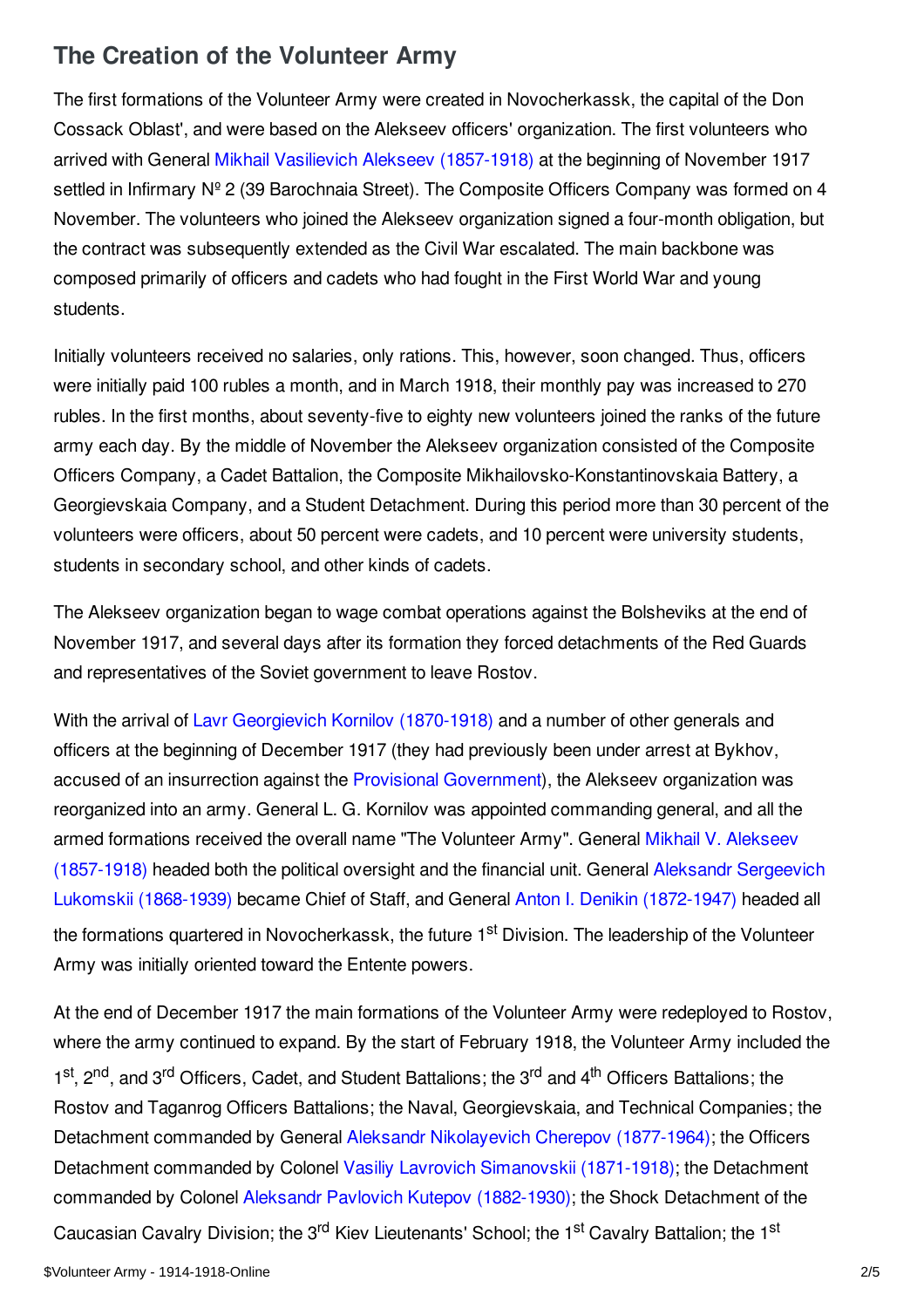Independent Light Artillery Battalion; and the Kornilov Shock Regiment. In total the Volunteer Army had more than 3,600 volunteers and eight field guns.

## <span id="page-2-0"></span>**The Volunteer Army at the Fronts of the Civil War**

At the end of February 1918 the command of the Volunteer Army decided to retreat to regions of the Kuban' as a result of the Soviet attack on Rostov. This march by the Volunteer Army, accompanied by constant battles with units of the Red [Army](/article/red_army), subsequently received the name "The First Kuban' Campaign".

At the [Cossack](/article/cossacks) village of Ol'ginskaia the Volunteer Army, which consisted of twenty-five dissimilar formations, was reorganized to include the Composite Officers, Kornilov, the Partisan Regiments, the Special Cadet Battalion, the Technical Company, the 1<sup>st</sup> Cavalry Battalion, the Mounted Detachment of Colonel Piotr [Vladimirovich](/index/names/1058891677) Glazenap (1882-1951), the Mounted Detachment of Lieutenant Colonel A. A. Kornilov, the Security Company of Army headquarters, a convoy, and a mobile field hospital. In the middle of March 1918, after reinforcements with the Kuban' Detachment (about 3,000 sabers) under the command of General Viktor [Leonidovich](/index/names/1056816872) Pokrovskii (1889-1922) arrived, the Volunteer Army was reorganized into the 1<sup>st</sup> and 2<sup>nd</sup> [Infantry](/article/infantry) Brigades under the command of General Sergey [Leonidovich](/index/names/130257982) Markov (1878-1918) and General Afrikan Petrovich Bogaevskii [\(1872-1934\),](/index/names/1058892193) as well as into a mounted brigade.

The formations of the Volunteer Army tried unsuccessfully for several days to capture Ekaterinodar, the capital of the Kuban', which was defended by superior Red forces. During this period Commanding General Lavr Georgievich Kornilov died from the explosion of an [artillery](/article/artillery) shell. General Anton Ivanovich Denikin replaced him on 31 March 1918. The army continued to gain reinforcements while retreating from Ekaterinodar to the oblast' of the Don Cossacks. In May 1918 the Volunteer Army was joined by a well-armed and [well-supplied](/index/names/126334390) detachment under Colonel Mikhail Gordeyevich Drozdovskii (1881-1919), which had arrived from the Romanian front with some 3,000 soldiers with [machine](/article/machine_gun) guns, field guns, and armored cars. The Volunteer army now included the 1<sup>st</sup>, 2<sup>nd</sup>, and 3<sup>rd</sup> Infantry and the 1<sup>st</sup> [Cavalry](/article/cavalry) Divisions, the 1<sup>st</sup> Kuban' Cossack Brigade, the Plastun [Cossack infantry] Battalion, and three armored cars.

The "Second Kuban' Campaign" of the Volunteers began at the end of June 1918. They managed to defeat the main forces of the Reds in Kuban' and take Ekaterinodar in August 1918 with the assistance of the Don Army Ataman Pavel [Nikolayevich](/index/names/123577284) Krasnov (1869-1947). After General M. V. Alekseev's death in September 1918 Denikin became not only the leader of the military, but also the political leader of the White Movement in South Russia.

During the Second Kuban' Campaign and subsequent combat operations in the North Caucasus, the army continued to gain reinforcements. This, however, occurred predominantly at the expense of the mobilization of the civilian population and former Red Army soldiers who had been captured. As a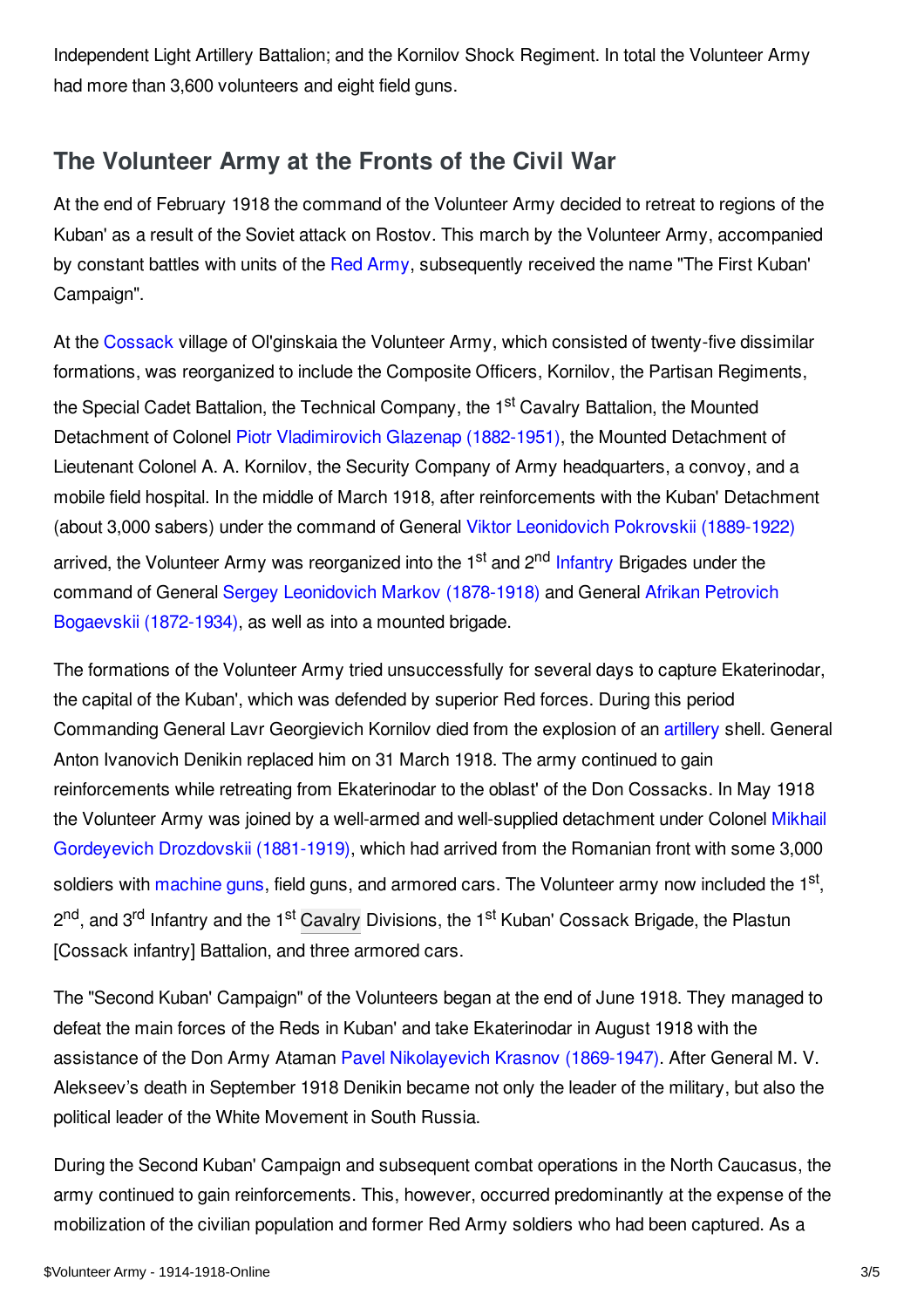result, by the beginning of 1919 the Volunteer Army consisted of five corps which were equipped with about 40,000 bayonets and sabers. The Volunteer Army's formations were part of the Armed Forces of the South of Russia (VSIuR). Beginning in January 1919, under the command of General Baron Piotr Nikolaevich Wrangel [\(1878-1928\)](/index/names/118643185), it began to be called the Caucasus Volunteer Army after a number of formations were removed. In May 1919 this formation was divided into the Caucasus Army, which attacked Tsaritsyn, and the Volunteer Army, under the command of General Vladimir Zenonovich [Mai-Maevskii](/index/names/119278634) (1867-1920), which attacked Kursk and Orel.

In the summer and autumn of 1919 the Volunteer Army was the main striking force in General Denikin's advance on Moscow. The 1<sup>st</sup> Army Corps (commanded by A. P. Kutepov), which consisted of select "color regiments" (the Kornilov, Markov, and Drozdovskii), each distinguished by the color of their shoulder-boards and the hatbands on their caps, was the lead formation of the Volunteer Army. They were deployed into divisions during the "march on Moscow". In November 1919 formations of the Galician Army of Western [Ukraine](/article/ukraine) poured into the Volunteer Army under the conditions of a temporary agreement. The Volunteer Army gradually became less effective due to heavy losses.

After the unsuccessful offensive on Moscow, units of the Volunteer Army retreated to the Kuban' under attack from the Reds. There, at the start of 1920, they were absorbed into the Independent Volunteer Corps, commanded by A. P. Kutepov. At the end of March 1920 the remnants of the Volunteer Army were evacuated with great losses from Novorossiisk to Crimea, where they joined the Russian Army of General P. N. Wrangel.

### <span id="page-3-0"></span>**An Assessment of the Importance of the Volunteer Army for the History of the Anti-Bolshevik Movement**

The Volunteer Army became the foundation for the organization of the White movement in Russia. Initially created on a voluntary principle, it quickly became clear that it was unrealistic to create a large army of volunteers during a civil war. The army therefore began to be reinforced by mobilizing former soldiers and the civilian population. The Volunteer Army became the linchpin for the creation of the White Armed Forces of the South of Russia and participated in practically all the main battles with the Reds in the Kuban', the Don Oblast', the North Caucasus, Ukraine, and Central Russia. The strategy and tactics used by the Volunteer Army command were based on the experiences of the First World War, but the characteristics of the Civil War forced them to change their operations. Most of the soldiers of the Volunteer Army who survived, emigrated or remained in part of the territory of Soviet Russia. A considerable number of former soldiers of the Volunteer Army abroad became members of military organizations of exiles subordinate to the Russian All-Military Union.

Evgenii Vladimirovich Volkov, South Ural State University